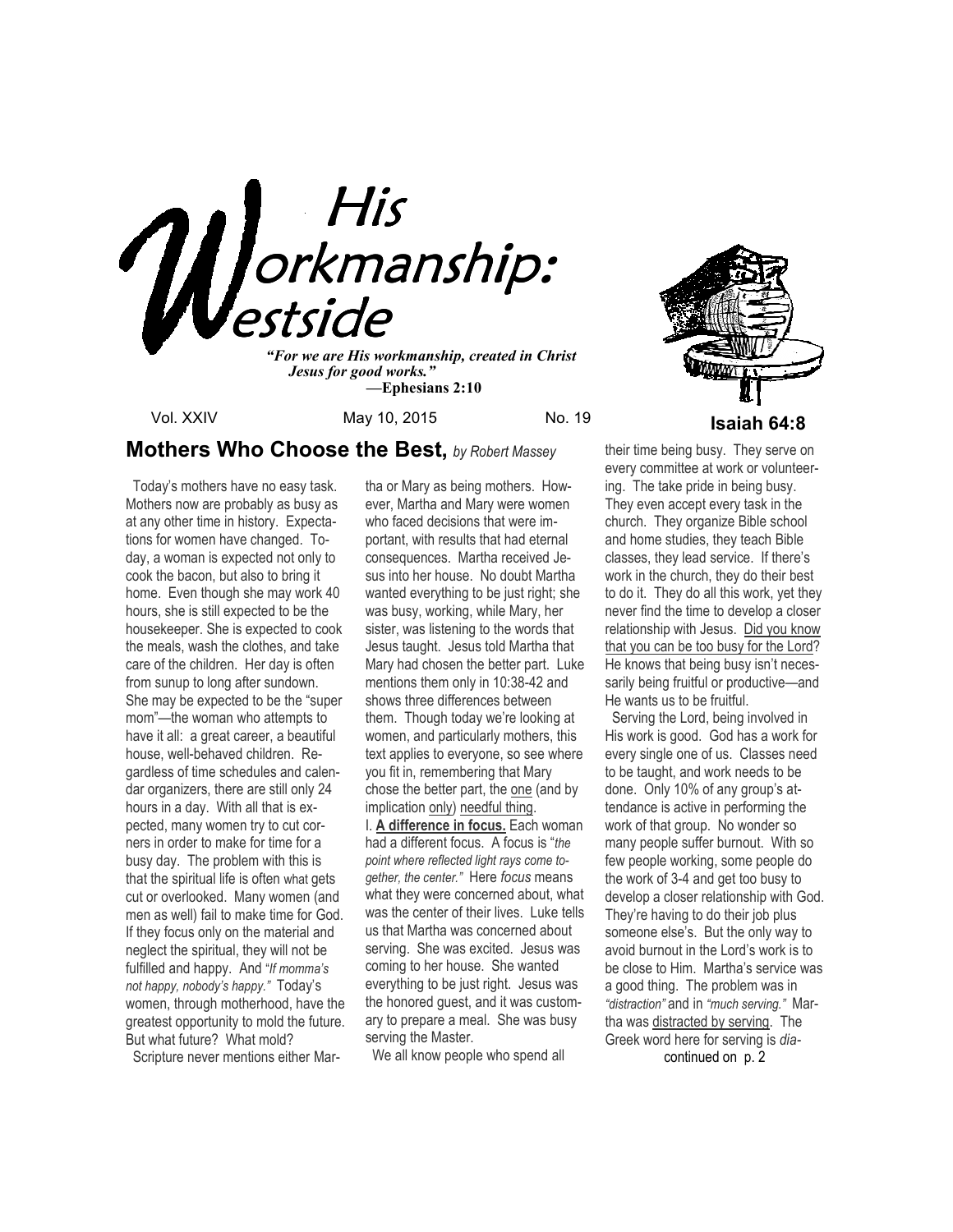## **"One thing I have desired of the LORD, that I will seek: to dwell in the house of the LORD all the days of my life, to behold the beauty of the LORD, and to inquire in His tem-**

*konia.* Our word "deacon" comes from this word. Serving is a good thing, but Martha had allowed it to become the center of her attention. She was encumbered, or burdened, with much serving. The key word is *much*. All her energy, all her attention, and all her focus was on serving. Some might attempt to psychoanalyze her and say that perhaps she suffered from low self -esteem and was attempting to overcompensate by her serving. Others might say that she was a "type A" personality. Theologians might say that she was "works based," a person who thinks that she can please the Lord by her works. We don't know any of this. But we do know that she was not focused on the best thing, and that was Jesus, the Christ.

 Think what a tragedy it is to have the Lord of the universe in your house and be too busy to hear what He has to say! There are people who sit in assemblies every Sunday in the presence of the Lord whose thoughts are 10,000 miles away. They're too busy to hear what the Lord has to say. And this is not just confined to "church work." Some parents who labor hard on the job, working to build a future for their children, working to build a good home for their families, never give thought to the spiritual needs of their children. Thank God for every mother who takes the time to teach her children about the Word of God and for every father who pays enough attention to the Word of God that he can teach it to his children. *"Do not labor for the food which perishes, but for the food which endures to everlasting life, which the Son of Man will give you, because God the Father has set His seal on Him,"* Jn 6:27. Jesus said not to put all your energy into what is only temporary. Some parents work and lay up for their children, but when they are gone, their

children waste everything in just a short time. It not appreciated but is taken for granted. But the Word of God—which produces enduring faith lasts through eternity.

**II. A difference in fellowship.** Now notice Mary, who was sitting at the feet of Jesus and heard His word. Mothers, are you hearing His Word today? Are you taking the time to listen to Jesus? Are you focused upon Him? Mary was focused on Jesus and His Word. She chose the better part. She literally sat down right in front of the feet of Jesus. She wanted to get as close to Him as she possibly could. She didn't want to miss a word of what He was saying. She knew who He is. To be at someone's feet is a place of closeness. She was tied or anchored to Him, resting at His feet. Are you close to Jesus? Are you this close? Today you are as close to Jesus as you want to be. You may give excuses, but Jesus desires for you to be close to Him. If you are not as close to Him as you want to be, or as you used to be, guess who moved? You have been called into fellowship with Christ. *"God is faithful, by Whom you were called into the fellowship of His Son, Jesus Christ our Lord,"* 1 Cor 1:9. Mary knew that to receive fully from Jesus, she must shut everything else out and focus on being close to Him. You see, it all comes down to priorities. For Mary, fellowship with Christ was the priority in her life.

 Unlike Mary, Martha was not in a specific location. *"But Martha was cumbered about with much serving,"* Lk 10:40. She was probably here and there: frantically fluttering in one place and then in another within the house. The Greek word *perispao* literally means "dragged all around," "drawn away," "encumbered/burdened," or "distracted." She was letting her tasks draw her away from Christ. Remember, she

was the one who received Christ into her home. She was the one who welcomed Him, yet now, other things had become more important, and she was drawn away from the One she needed to hear the most. How many times do we receive Christ into the home of our hearts, welcome Him, and then allow other things to consume us and draw our attention away from Him? If we are not careful, we will be like the soil that received the seed with joy, yet because we do not take the time to establish and root ourselves in fellowship with Him, the rocks and stones of our lives don't allow the seed to grow, Mt 13:20. Then we become overwhelmed with our troubles and cares and die out spiritually. This is a grave danger. *"Therefore we must give the more earnest heed to the things we have heard, lest we drift away,"* Heb 2:1. What must we do in order to drift away? Absolutely nothing. The currents of life, cares, and temptations will naturally cause us to drift away.

A man once bought a boat and kept it in the harbor on the coast of Florida. A hurricane was brewing just off the coast and was about to hit land. He didn't know what to do. He had made a sizable investment in this boat and didn't want to lose it, so he asked for advice. A friend who had experience with both boats and hurricanes said: *"Don't attempt to tie the boat to the dock or anything on land. It will be torn to pieces. Here's what you need to do—your only hope is to anchor deep. Take four anchors and drop them deep, and the boat will ride out the storm."* That's good advice spiritually, as well. If we don't want to drift away, if we want our lives to mean something, if we want to leave our children an example of what it means to be a Christian, anchor deep in fel-

continued on p. 3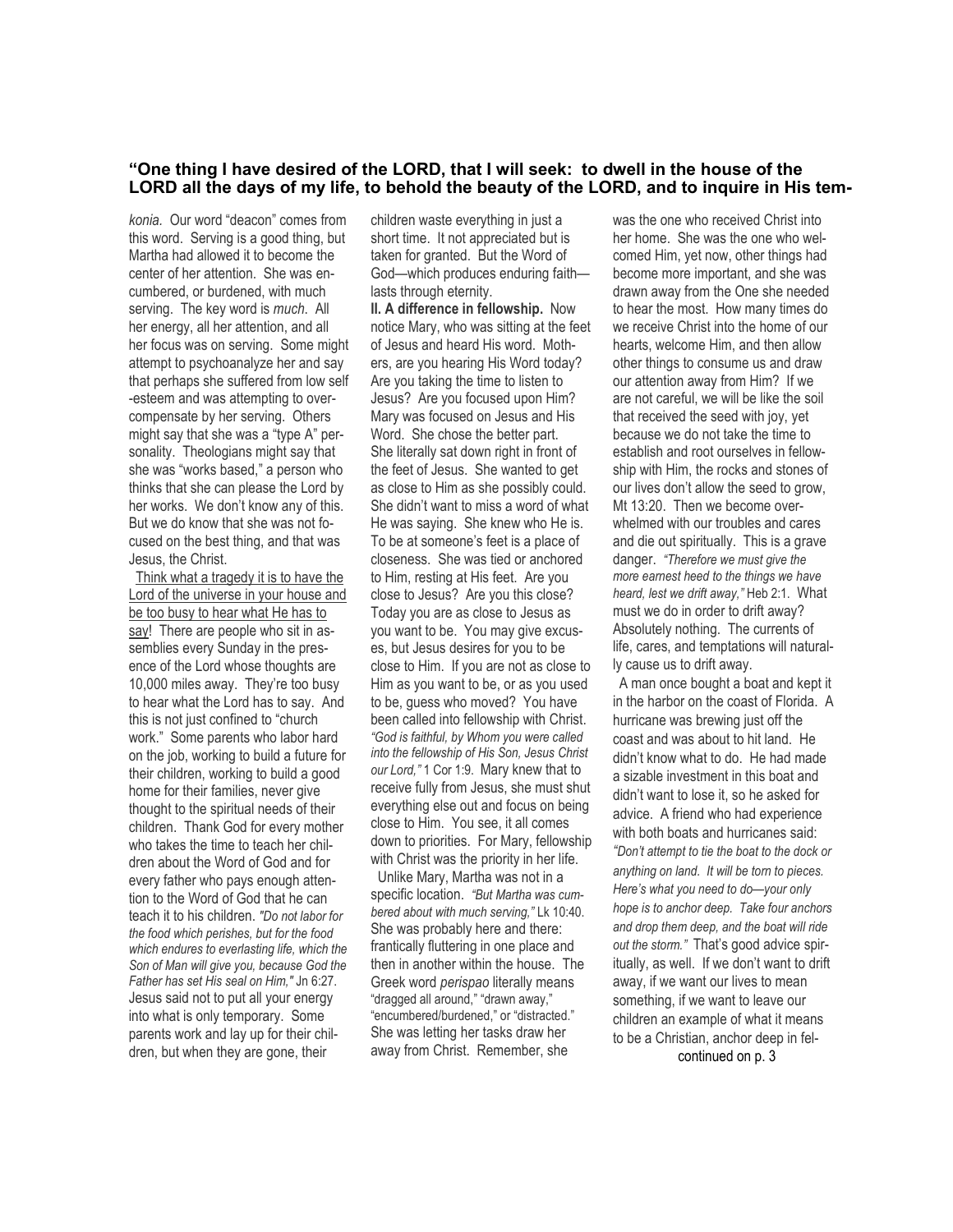

**in 2015** "Create in me a clean heart, O God, and renew a steadfast spirit within me." —Ps 51:10

**Mary and Martha***, from p. 2*  lowship with Christ. If we don't center our lives upon Christ, the Rock, we will drift away. *"We who have fled for us. We have this hope as an anchor of the soul, both sure and steadfast,"* Heb 6:18-19.

**III. A difference in feelings.** Notice what Jesus said about Martha in v. 41: *"And Jesus answered and said unto her, 'Martha, Martha, you are careful and troubled about many things.' "* Other translations render the Greek words *merimnao* and *turbazo* as "anxious and disturbed," or "worried and distracted," or "full of care and disquieted." (Turbazo is the root of our English word turbine, meaning "whirl.") Notice Martha's feelings. She was upset, anxious, and tossed about. When you don't focus upon Christ, when you don't anchor deep in fellowship with Him, this is the end result. In the old hymn, "What a Friend We Have in Jesus," the first verse says He bears all our sins and griefs: *"O what peace we often forfeit, O what needless pain we bear, all because we do not carry everything to God in prayer."* Martha had the One Who could speak peace to the storm, the Prince of peace, right in her home, but she was far from being peaceful. Her feelings were those of distress, fear, concern. She was agitated. She was looking about at the house and looking at Mary. How many mothers today are filled with fear, worry, and concern, all because they don't focus on the Peacemaker?

# Discipleship Here At Home

It's a scary world we live in. We send our children off every day, and we don't know if we will ever see them again. School shootings, kidnappers, drugs, alcohol, assaults, bullying, occult sects can all be found in our society. If we don't want to go crazy, we'd better have the Prince of Peace as our center.

*refuge may lay hold of the hope set before*  was focused upon Him and His words. Look at Mary. Luke doesn't say what she was feeling. He just tells us that she was sitting at the feet of the Master. She But we know she was feeling peace. How do we know? Because of Is 26:3: *"You will keep him in perfect peace, whose mind is stayed on You, because he trusts in You."* Those who focus their minds on Jesus, who lean on Christ, are kept in perfect peace. Mary had indeed chosen the good part.

> Notice what the Lord said to Martha: *"One thing is needful,"* v. 42. Did you catch that? One thing is necessary. Certainly, your days are filled with activities; of course, your schedules are busy. But Jesus said one thing is needed—only one. Martha was busy, but what would it have mattered, in the big picture of eternity, if supper had been late? What if the biscuits had burned? What if the kids had missed sports or piano lessons? And what would it have mattered if she had made everything just perfect and yet missed out on eternity?

> Mothers, you may keep an immaculate house, but do you find time for God? You may be successful in business, but it is worth missing out on eternity? You may be reading to your children, teaching them about life, setting aside money for their future, but only one thing is needful, only one thing is necessary—and that's your relationship with God. Jesus told Martha, "*Mary has chosen that good part—that part which will not be taken away from her."* She was making plans for eternity. Can your kids say that about you?

#### **PRAY FOR healing, protection, help** \*

\* **Ed Fink**—prostate cancer; treatment for brain tumors **Judy Strand—recovering from heart valve** surgery at home

\***Kaylee Chavez**—age 10, PRAISE—spinal fluid no cancer cells; MRI clear; treatment continues **Rod Green**—recovering from severed thumb **Pat Wilkes**—surgery recovery for torn shoulder tendon

tenaon<br>·**Bill Dennis**—home following rehab on infected knee drainage; pseudo-gout

\* **Sandra Perry**—possible kidney failure, may need dialysis or transplant; heart valve issues recently diagnosed; neuropathy from diabetes \***Debbie Chilson**, a sister-in-law of **Rob Bender**'s brother, is hospitalized with internal bleeding. **Sylvia Chapman, Brett**'s grandmother third stage pancreatic cancer; chemo -**Brittany Tope**'s mother—breast cancer; broken ribs healed; doing better

grandmother—on dialysis

\***Kim Howell**'s niece **Tonya Robison**—delivered 32-week, 2 lb, 5 oz **Malachi Taylor Robison**  several wks ago; in NICU in Louisville, KY \***Kenny Boyd**'s coworker **Kim Phillips**—asks our prayers for heart problems

\* **Rick Robbins**, friend of Howells—brain surgery

#### **CHRONIC CONDITIONS**

**Logan Corray; Addison Tope; Christian Harrod; Rocco Jr.; Pat Wilkes**—asthma **Autumn Hadders—**epilepsy; celiac disease; her medication is being changed over the next few months, so she is home in early evenings with one of her parents

**Jonathan Hadders**—RA

**Kirk Johnson—**MS **Menards—**aging; **Lloyd**, diabetes, weak; **Virginia,** macular degeneration; high bp **Cheryl Reames**—diverticulitis; fibromyalgia **Judy Sartin**—rotator cuff injury; spinal stenosis; arthritis

**Lynda Szymanski**—COPD, lung weakness

*+#+#+#+#+#+#+ Bereaved* **Cheryl Reames** and **Giles Free** recently lost their father and mother, respect-ively. Please ask God to comfort them.

*Returning* **Tiana Smith** is back from Hong Kong and will be married to Luke Gillian in July.

Beginning Wed, 5/27, through 7/31, Payton Miller will work with Westside. Jim will mentor Payton.

**Vacation Bible School** June 8-11, 9-11:15 am, ages 2 to 12. Teen volunteers needed. *God is with you!* **DANIEL's Courage in Captivity!**